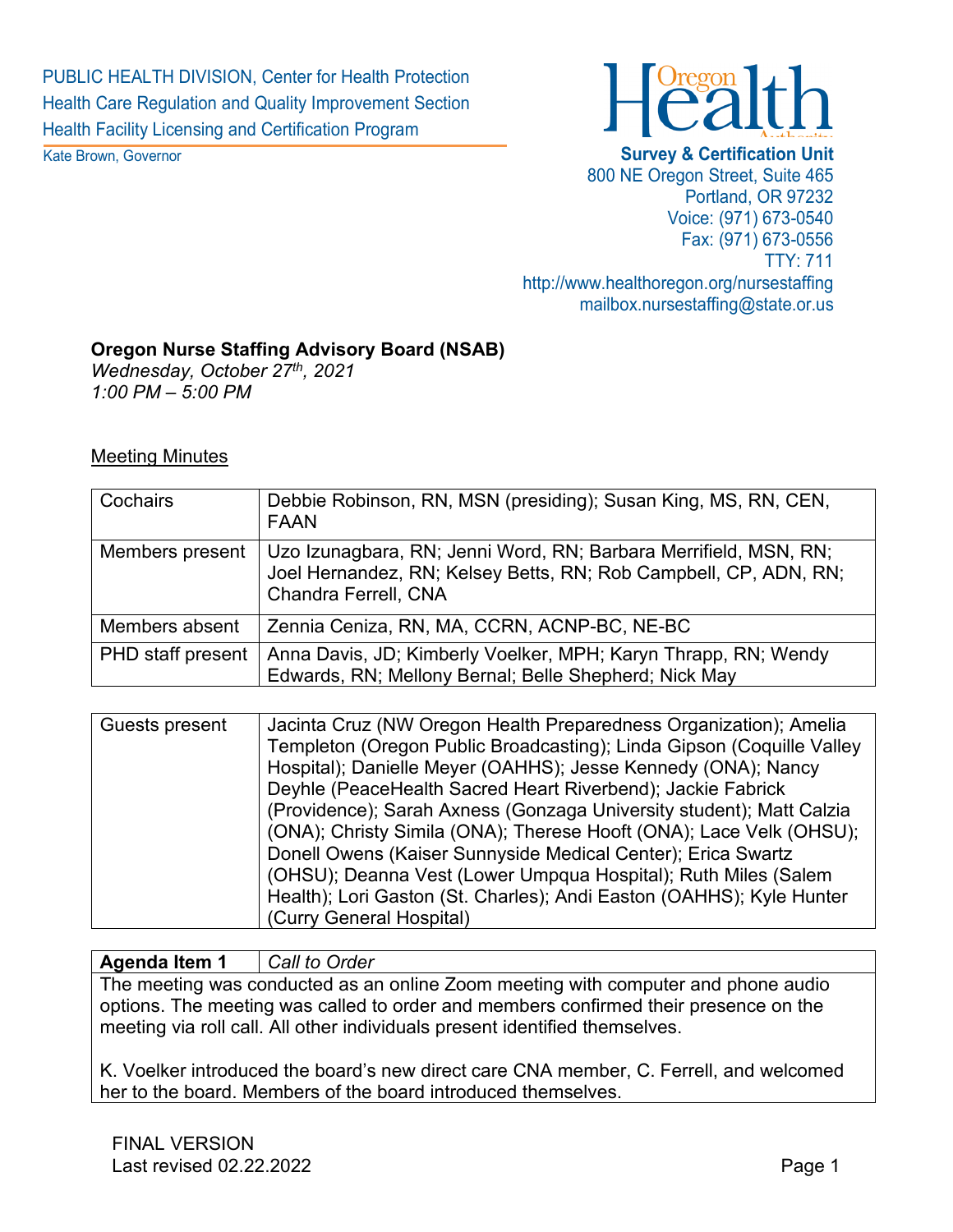#### **Agenda Item 2** *Minutes*

Board co-chair asked if the board had any corrections, additions or questions about the minutes from the July 28, 2021 quarterly meeting.

Motion to approve July minutes as written: Susan King Seconded: Jenni Word Motion passed

Board co-chair asked if the board had any corrections, additions or questions about the minutes from the September 9, 2021 ad hoc meeting.

Motion to approve September minutes as written: Uzo Izunagbara Seconded: Joel Hernandez Motion passed

**Agenda Item 3** *Rules Advisory Committee: HB 3016*

A. Davis explained the rulemaking process and stated that the board acted as the Rules Advisory Committee (RAC) for HB 3016. She stated that after OHA received feedback from the RAC, it would submit the draft rules to the Secretary of State's office, open a public comment period, and hold a public hearing on the rules. She noted that the draft rules incorporated feedback from the Rules Committee, which included three direct care NSAB members, three nurse manager NSAB members, a representative from the Oregon Association of Hospitals and Health Systems (OAHHS), and a representative from the Oregon Nurses Association (ONA). She asked the board for feedback on the draft rules.

Board co-chair stated that the rules needed additional specificity, particularly as it related to the definitions for crisis standards of care and facility disaster plan.

A. Davis stated that OHA had historically interpreted facility disaster plan to mean the emergency preparedness plan required by Centers for Medicare & Medicaid Services (CMS) Conditions of Participation (CoP) for Emergency Preparedness. She stated that all Oregon hospitals are required to meet the CMS emergency preparedness requirement.

K. Voelker presented the CMS CoP emergency preparedness requirement to the board.

Board co-chair stated that the CMS CoP seemed too vague for what would be needed for the nurse staffing rules.

Board member agreed that the CMS CoP was vague and could leave things open to interpretation. She proposed that the rules further clarify facility disaster plan requirements.

A. Davis stated that they would ask the Department of Justice (DOJ) for clarification on what was meant by facility disaster plan. She emphasized that OHA had historically interpreted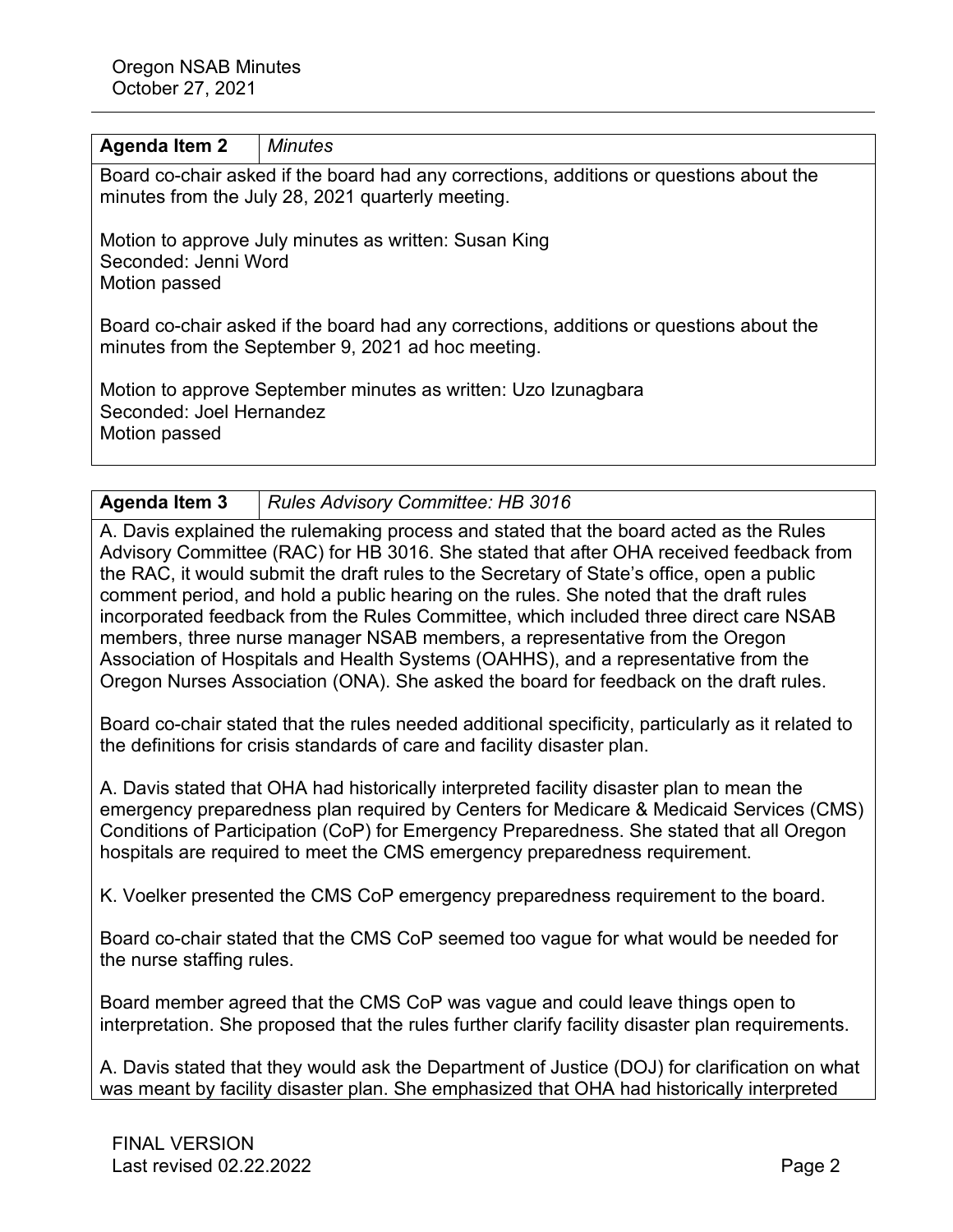Oregon NSAB Minutes October 27, 2021

facility disaster plan to mean the emergency preparedness plan required by CMS, and there was not a definition of facility disaster plan available in Oregon statutes.

Board co-chair stated that even though OHA has previously interpreted the CMS requirement, OHA could create something more specific to nurse staffing for these rules.

Board member appreciated the simplified rules in the ONA's written comments and suggested that it be incorporated in OHA's draft rules. He added that the rules should narrow its focus to the nursing expectations during an emergency.

Board co-chair wanted to ensure that direct care staff members are able to know what the facility disaster plan requires and be able to access it. She stated that the facility disaster plan would need to provide limitations on nursing services, like assessment and documentation, and provide limitations on non-emergent procedures.

A. Davis was not sure whether OHA could require hospitals to make their facility disaster plans available to all hospital staff, and she explained that hospitals are usually responsible for determining what procedures are available during an emergency.

Board member stated that she supported other members' concerns and thought the draft rules needed to be more specific.

Board member noted that hospitals are changing nursing service requirements, but direct care staff do not know whether their unit is operating under crisis standards of care. He stated that this information should be widely available and known to all hospital staff.

K. Voelker thanked the board for feedback on the rules as it related to facility disaster plans, and she asked whether the board had any comments on crisis standards of care.

Board co-chair appreciated the first sentence for the definition of crisis standards of care and suggested adding language about changes to nursing services and practice that reduce requirements related to assessment, documentation and resource utilization.

Board member asked whether the rules would require each hospital to include nurse staffing in its crisis standards of care policy and whether OHA would be able to require that in these rules. She wondered if it would be better to address those aspects in contingency nurse staffing plans.

Board co-chair stated that it seemed appropriate to add specificity to crisis standards of care as they relates to nurse staffing.

Board member read the definition for crisis standards of care proposed by ONA and shared his support for amending the draft rules to reflect ONA's proposed language.

Board member asked whether OHA had also received recommendations from OAHHS.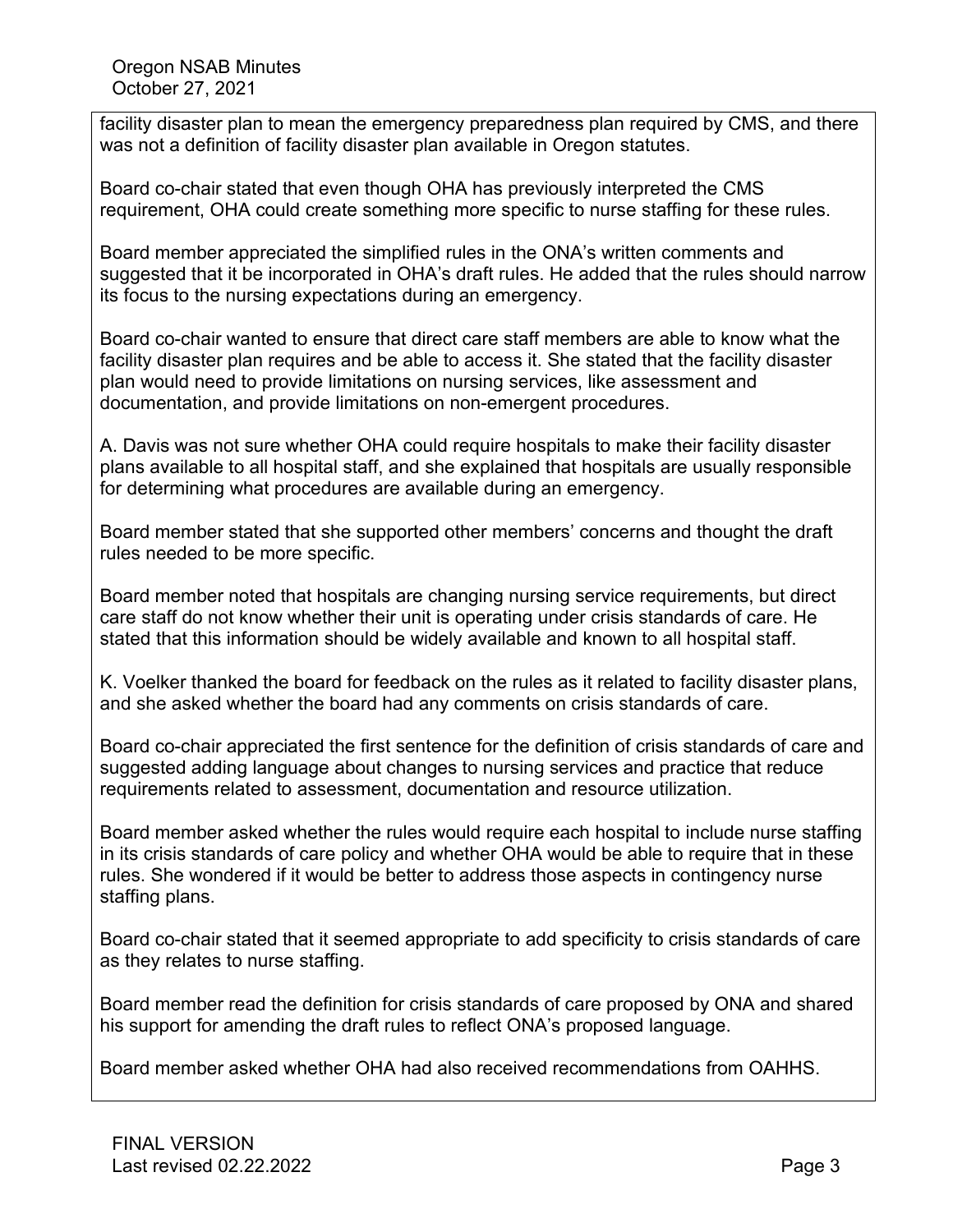K. Voelker confirmed that OHA had also received recommendations from OAHHS and noted that their written comments were also included in the board packet.

Board member stated that the draft rules should allow hospitals flexibility to address different emergency situations. She also expressed support for OAHHS's recommendation that the rules call out declared emergencies and other emergency situations.

A. Davis thanked everyone for their review of the draft rules and explained the next steps in the rulemaking process. She stated that OHA would call a short meeting in the coming weeks for the board to review and vote on the Statement of Need and Fiscal Impact (SNFI) prior to OHA filing the rules with the Secretary of State.

Board co-chair asked if OHA knew the public comment period for the rules.

A. Davis stated that the public comment period depends on when the rules are filed, but that the public hearing was likely to be in December.

Board co-chair thanked everyone for the discussion.

# **Agenda Item 5** *Membership updates*

*The guest presenter for Agenda Item 4 (Open Action Item: Hospital Surge) experienced technical difficulties joining the meeting. Because of this, the board moved Agenda Item 5 (Membership updates) forward in the meeting.*

K. Voelker welcomed Chandra Ferrell to the board as the non-RN direct care member. She stated that OHA would set up an orientation with C. Ferrell.

Board members welcomed C. Ferrell.

K. Voelker stated that there was one direct care position and three nurse manager positions vacant, and that an additional direct care position and nurse manager position would open at the end of the year. She expected new members to be appointed soon.

K. Voelker explained that the Governor's Office had started using Workday for executive appointments. She stated that anyone who had previously applied to the board would need to reapply through Workday.

K. Voelker reminded board members of the mandatory training they were required to complete through Workday. She stated that if any members had difficulty logging in to their accounts, they needed to email her so she could unlock their accounts.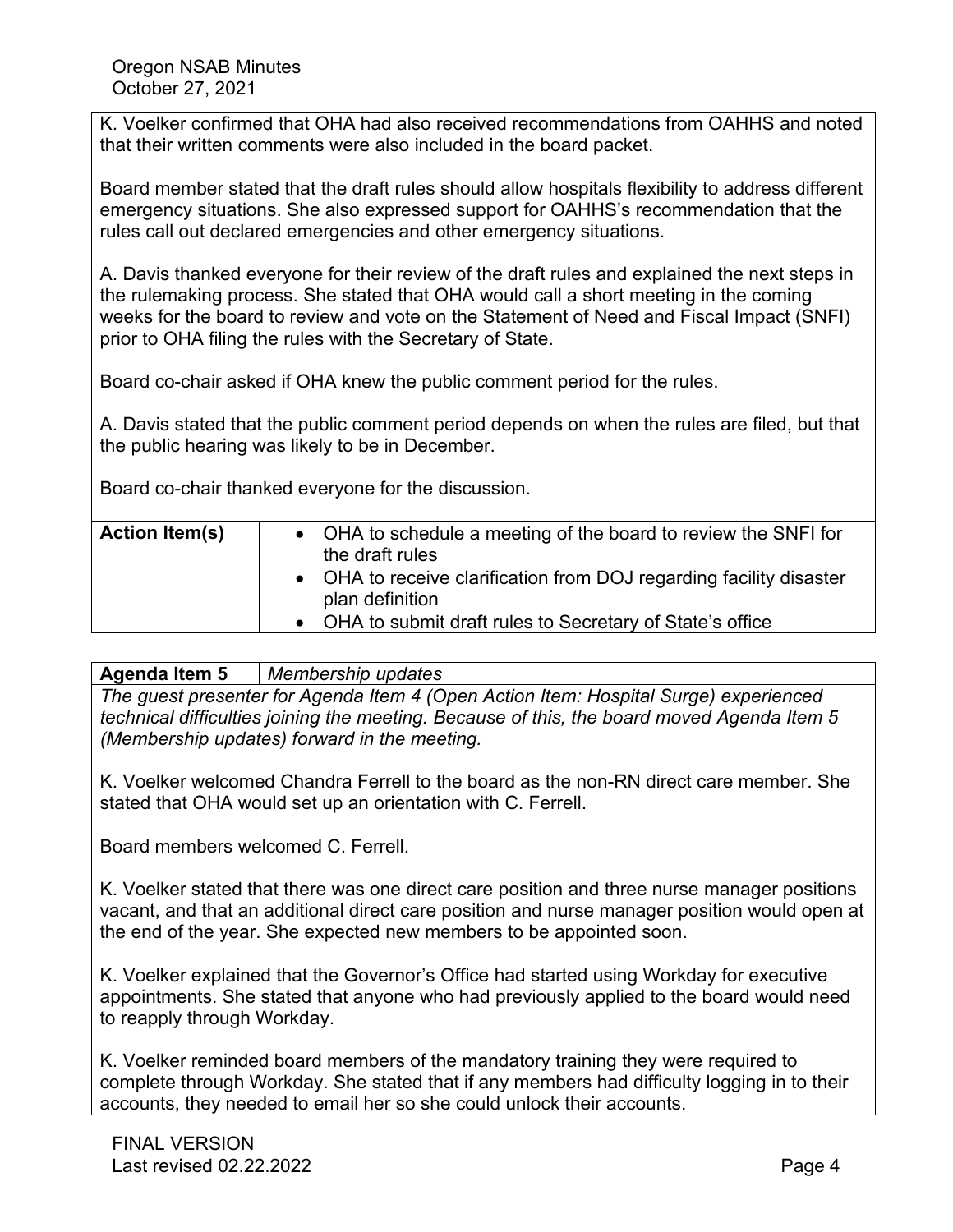Board co-chair thanked OHA for the updates on vacancies. She reminded the board that her term as co-chair ended at the end of 2021, and she nominated U. Izunagbara to her position.

Board member thanked board co-chair for her nomination.

Board co-chair asked what the process was for nominating incoming co-chairs.

A. Davis was unaware of the process for appointing new co-chairs and stated that OHA would reach out to the Governor's Office to determine how to share nominations with them.

| <b>Action Item(s)</b> | • OHA to schedule NSAB Orientation with new board member |
|-----------------------|----------------------------------------------------------|
|                       | OHA to confirm nomination process with Governor's Office |

#### **Agenda Item 9** *Committee updates*

*The guest presenter for Agenda Item 4 (Open Action Item: Hospital Surge) experienced technical difficulties joining the meeting. Because of this, the board moved Agenda Item 9 (Committee updates) forward in the meeting.*

K. Voelker stated the Civil Monetary Penalties (CMP) Committee had met three times since July and that the committee had reviewed the definition of safe patient care and CMP Table currently in the rule; advised OHA on survey measurements that represent unsafe patient care; and suggested factors that could impact the size of CMPs imposed. She stated that all CMP Committee meetings are open to the public and recorded, and that after the meetings she writes a meeting summary that is shared at the following meeting. She stated that the next meetings were November 1<sup>st</sup> and November 19<sup>th</sup>.

K. Voelker asked whether any committee members had updates to share with the board.

Board member stated that the committee is suggesting tags that are closer to patient care and therefore are more likely to cause potential patient harm. He stated that nurse staffing surveys are a comprehensive review of a hospital's compliance with the nurse staffing law, but that CMPs needed to prioritize what affected safe patient care and the most egregious violations.

K. Voelker thanked board member for his summary of the committee's work.

#### **Agenda Item 4** *Open Action Item: Hospital Surge*

K. Voelker introduced N. May, who is part of the Health Security Preparedness and Response (HSPR) program at OHA. She asked board members to hold their questions until after N. May finished his presentation.

A. Davis explained that HSPR is responsible for helping healthcare and non-healthcare facilities prepare for disaster responses. She stated that the OHA Covid Response &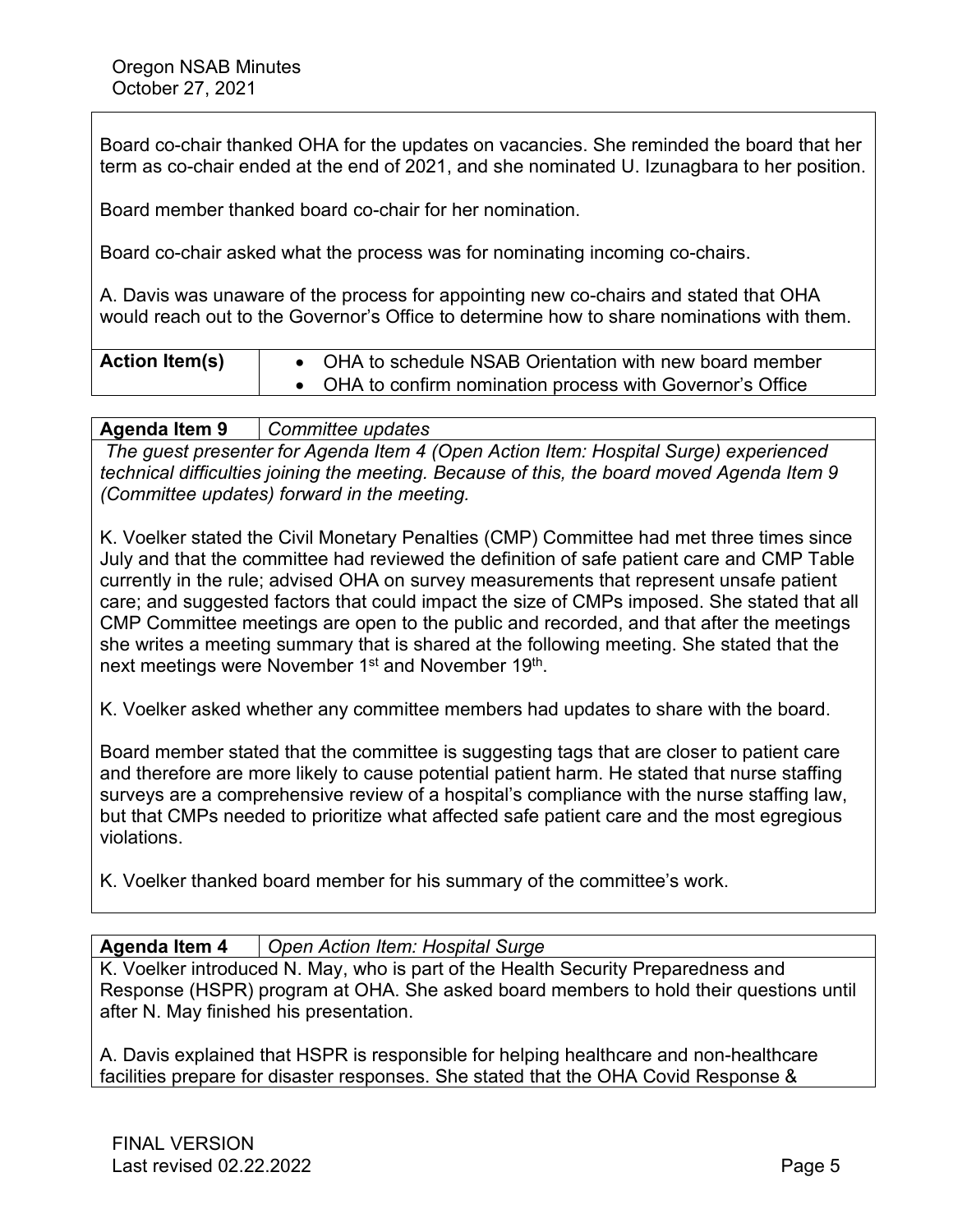Recovery Unit (CRRU) and OHA Incident Management Team (IMT) arose from HSPR's work.

N. May thanked K. Voelker and A. Davis for their introduction and presented the Hospital Capacity System (HOSCAP). He stated that HOSCAP was started in 2009 during the H1N1 pandemic and stated that Oregon hospitals used the system to different degrees. He showed what data was available in the system and explained that HOSCAP was being used as part of the COVID response. He added that there were no patient details or protected health information (PHI) included in HOSCAP.

Board member asked how often the system is updated and who was responsible for making the updates.

N. May stated that during the COVID-19 pandemic, OHA had asked hospitals to update at least once a day, but that some hospitals updated more frequently. He stated that each hospital varied on who updated the data.

Board member asked whether there was a trigger that required hospitals to go on divert or whether each hospital made that decision independently.

N. May stated that there was regional coordination to help make those decisions, but that ultimately each hospital made its own policies and procedures for when to go on divert. He explained that there was no state mandate for when hospitals needed to go on divert.

Board co-chair asked whether HOSCAP showed the number of licensed beds or the number of staffed beds.

N. May stated that HOSCAP showed the number of open beds and the number of staffed beds. He showed an example in HOSCAP.

Board co-chair asked how OHA used the data available in HOSCAP.

N. May explained that HOSCAP was meant to provide high-level coordination and situational awareness across the state among different care groups.

Board co-chair stated that coordination mostly seemed to occur at the facility-level and wondered how much decision-making arose from the information available in HOSCAP.

N. May confirmed that the data was only as good as the reporting and that most data is entered manually in the system. He stated that census data quickly becomes outdated and that HOSCAP is mostly meant to act as an awareness tool.

Board member questioned why OHA was not collecting data about implementation of facility disaster plans and stated that it seemed like HOSCAP could collect this information.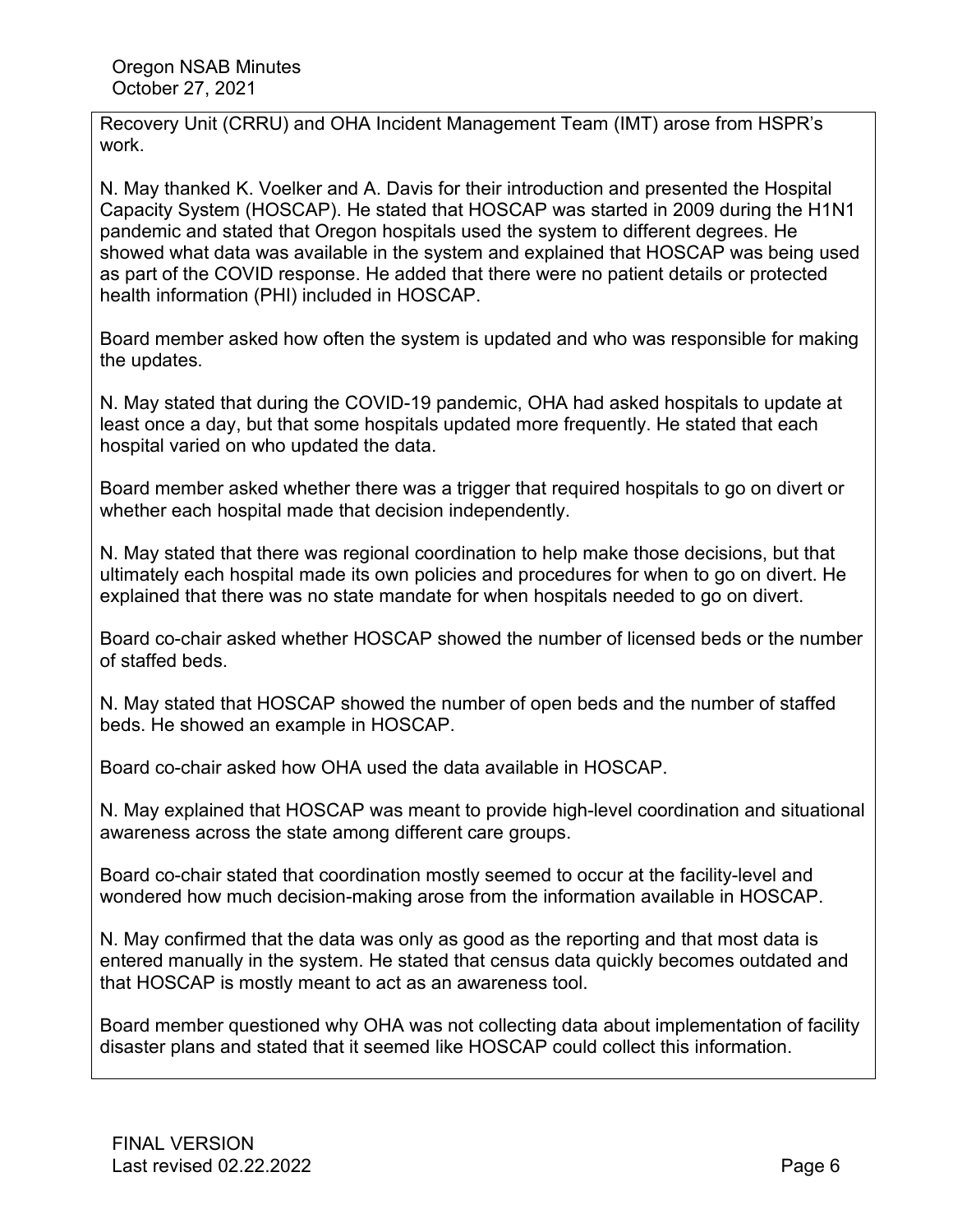N. May stated that there was potential for further development of the system and he shared that the state would be transitioning to GE Tiles, which will be hosted by OAHHS. He stated that the new system will include manual data entry as well as automatic data pulls from electronic health records.

A. Davis asked N. May to clarify whether the new system would be able to have the granularity to determine how units are affected by the implementation of the hospital's facility disaster plan.

N. May stated that the new system is unlikely to capture that level of granularity.

Board co-chair expressed concern about the automatic data pulls from electronic health records and how that may increase the documentation burden on direct care nurses. She also wondered how reliable that data would be if documentation standards change during an emergency. She asked what the state would do with the data given the cost associated with transitioning to a new system.

N. May stated that the current process of relying on manual data entry was a challenging burden for hospitals and that automated data pulls will reduce the burden on staff. He stated that the system will be refined and improved over time.

Board member asked how Critical Access Hospitals (CAHs) interfaced with OHA regarding capacity data reporting.

N. May stated that both CAHs and large hospitals use a website to interface with OHA.

Board member asked whether reporting through HOSCAP was voluntary.

N. May confirmed that HOSCAP reporting was voluntary.

Board co-chair proposed adding language into the contract that reporting be mandatory.

N. May clarified that the new system will be owned by OAHHS, not OHA.

There were no further questions for N. May. Board co-chair thanked N. May for his presentation and addressing the board's questions.

## **Agenda Item 6** *Status Updates*

K. Voelker presented the survey dashboard for Cycle 1 and noted that since the July dashboard, four hospitals surveyed in 2019 had their Plans of Correction (POCs) approved. She stated that Cedar Hills was on its third POC, which was overdue, and that OHA was working with the hospital to receive its POC.

K. Voelker presented the survey dashboard for Cycle 2 and noted that Shriners was in the revisit process. She explained that OHA had recently granted POC extension requests and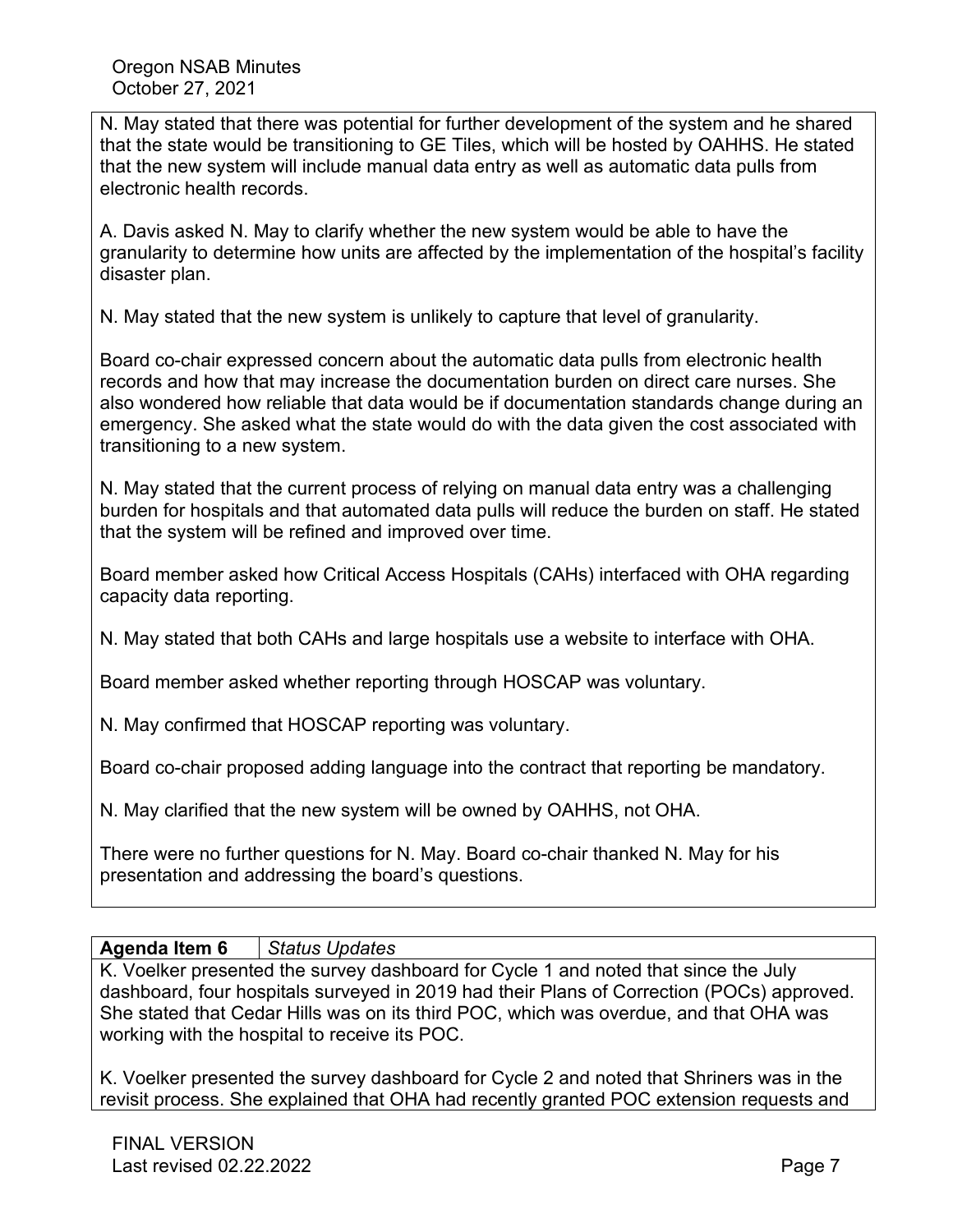explained that when OHA grant an extension request, we offer a conference call with the hospital to address any questions the hospital may have. She stated that the hospitals that had been granted extensions were: OHSU, Legacy Emanuel Medical Center, Santiam Hospital, Curry General Hospital and Samaritan North Lincoln Hospital.

A. Davis stated that extension requests were also common in Cycle 1 prior to the pandemic and that the extensions that OHA granted for Cycle 2 was the same length as those granted in Cycle 1.

K. Voelker asked if there were any questions about either survey dashboard. The board did not have any questions.

K. Voelker presented the complaint investigation dashboard and highlighted the changes from the last meeting, which included an investigation at PeaceHealth Cottage Grove and POC approvals for the investigations in 2020 at Kaiser Westside and Sacred Heart Riverbend. She stated that these hospitals were awaiting revisit surveys.

Board member asked whether revisit surveys took into account whether POCs had been implemented.

K. Voelker stated that revisit surveys measure whether the hospital had corrected the deficiency and returned to compliance.

A. Davis clarified that hospitals have 45 business days to implement their POC, after which OHA initiates a revisit survey. She explained that the timelines are clearly explained in the POC approval letter sent to hospitals.

K. Voelker asked if there were any further questions for the complaint investigation dashboard. The board did not have any additional questions.

## **Agenda Item 7** *Open Action Item: Hospital Waiver Request*

K. Voelker introduced the waiver request submitted by Curry General Hospital, which requested that the hospital be permitted to staff all hospital units with a minimum of one registered nurse (RN) and one patient care technician (PCT). She stated that the hospital had previously been granted a waiver that was narrower in scope covering fewer units, and she provided more information about the size of the hospital and the types of services it provided.

A. Davis noted that OHA had only granted hospital-wide waivers to specialty hospitals, such as psychiatric hospitals and inpatient hospices, so OHA was looking for guidance it could use when making decisions about hospital-wide waiver requests at non-specialty hospitals.

K. Voelker introduced the Curry General Hospital team and asked the board to allow the hospital to make its presentation before asking questions.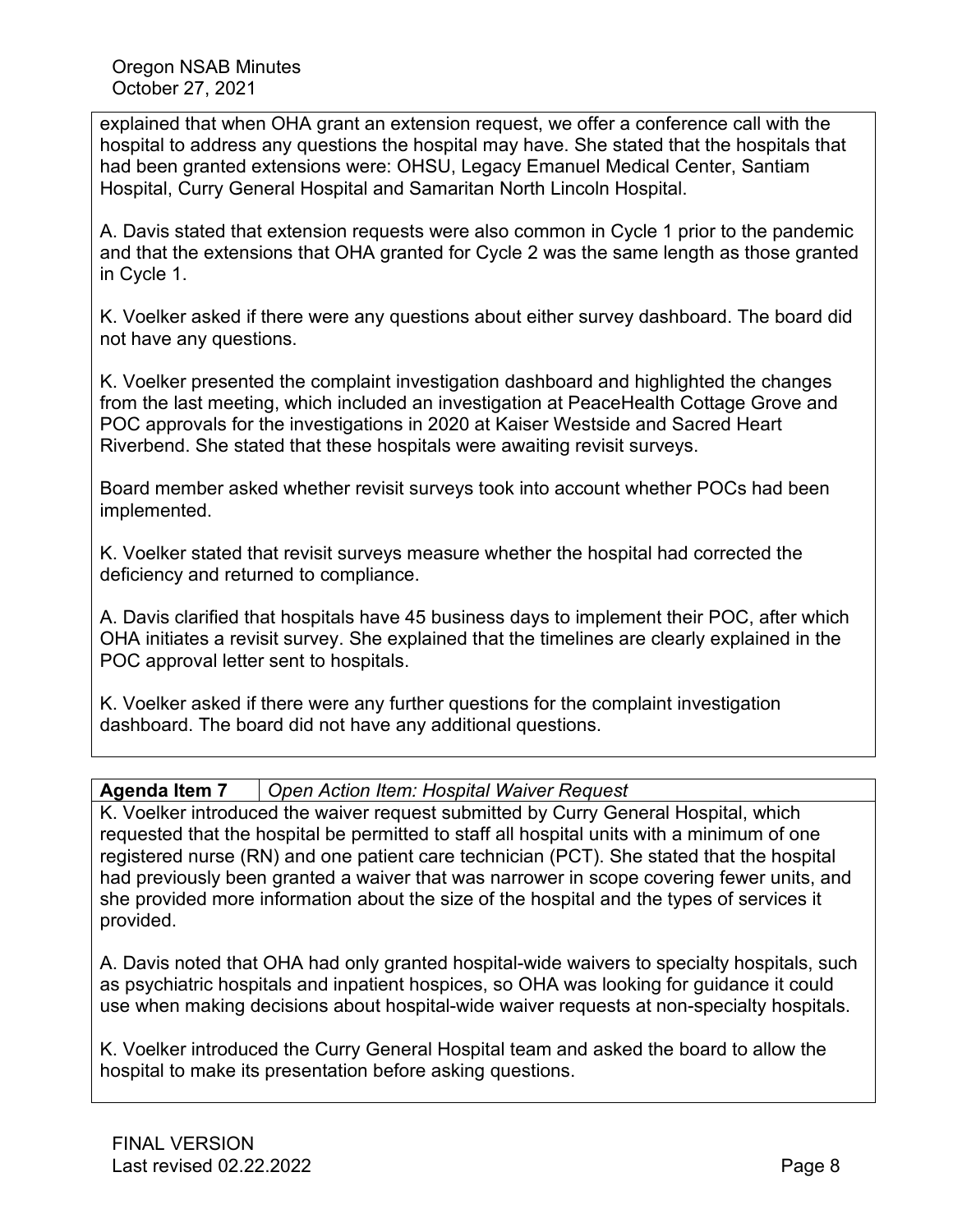K. Hunter, Chief Nursing Officer at Curry General Hospital, introduced herself and her team. She stated that the CAH was requesting a waiver because they would be unable to staff each unit with two RNs if there was only one patient on the unit, and that the hospital had difficulty recruiting certified nursing assistants (CNAs). She explained that the nearest CNA training program was over three hours away and therefore inaccessible for many community members. She stated the hospital had created the PCT position and training curriculum to teach PCTs the skills they needed to care for the hospital's typical patient population. She stated the hospital was specifically needing the waiver for the Emergency Department and Medical/Surgical units.

Board member asked what the average daily census was for the Medical/Surgical unit.

K. Hunter stated that average daily census was eight patients.

Board member asked if the hospital was planning on staffing with one RN and one PCT when there were eight patients on the unit.

K. Hunter clarified the hospital would staff with more RNs in that situation.

Board member asked the hospital to clarify the threshold where the unit would start staffing with multiple RNs.

K. Hunter stated that would vary depending on patients' acuity and nursing care intensity.

Board member expressed concern about the hospital's proposal and wanted more information about the hospital's plan to have the House Supervisor act as back-up in emergencies.

K. Hunter clarified that if there were multiple patients on the floor, there would be two RNs. She stated that the House Supervisor would be there to help with break coverage.

Board member stated that if OHA approved the waiver, the House Supervisor would now be providing break coverage and staffing coverage for the entire hospital.

Board member noted that the House Supervisor is responsible for break coverage and asked whether that was included in the hospital's nurse staffing plan.

K. Hunter confirmed that the break coverage was included in the staffing plan.

Board member noted that OHA had previously accepted waivers that allowed technicians to act in lieu of a the second nursing staff member and asked OHA for more information about the guidance it wanted from the board.

A. Davis stated that OHA had previously granted waivers allowing technicians to provide care in lieu of a second nursing staff member and that most waivers granted were for procedural areas.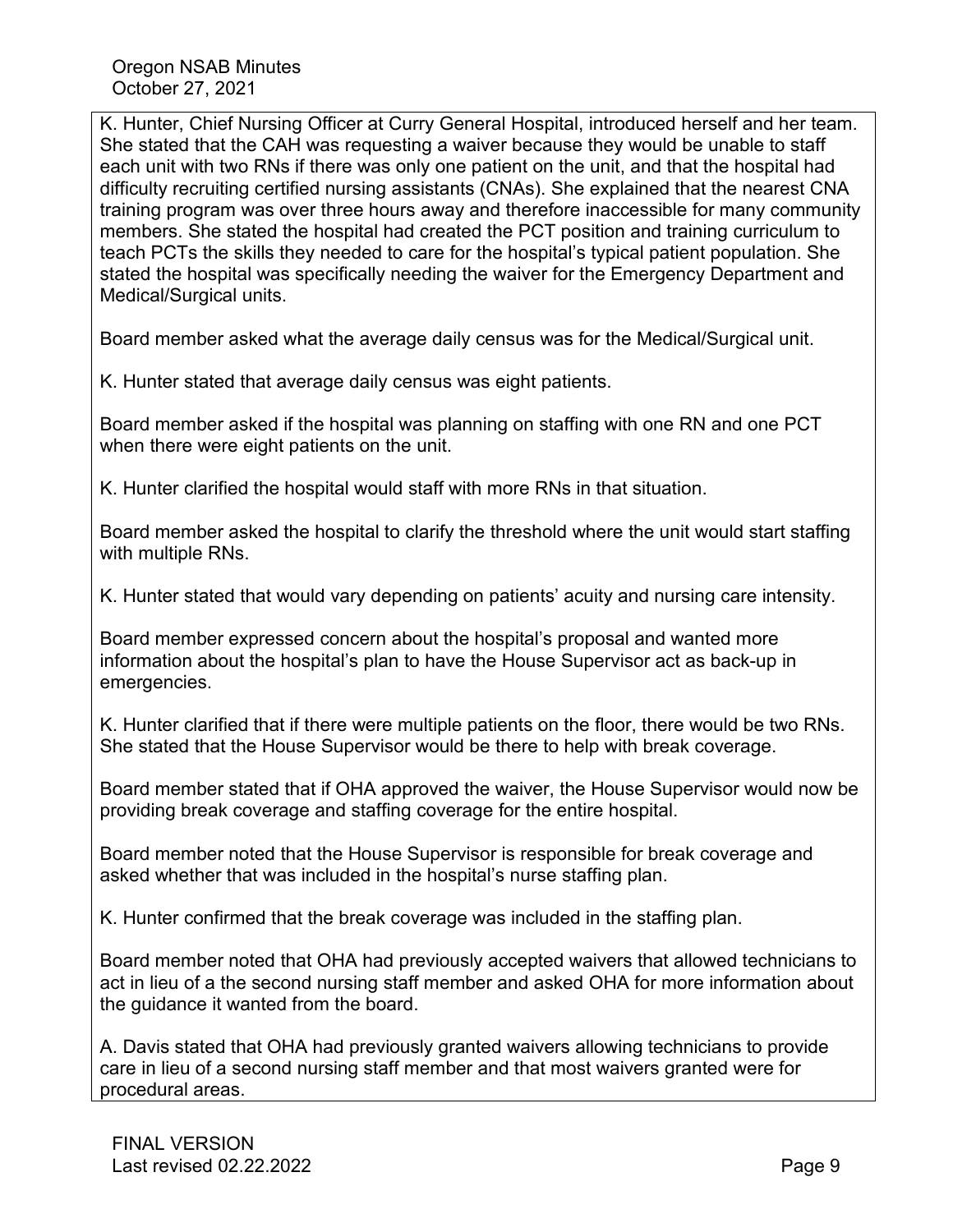K. Voelker clarified that the majority of granted waivers requested a technician that was specific to the unit they were working on, such as a surgical technician for the Operating Room and mental health technicians for psychiatric units.

Board member stated that OHA historically granted waivers if the specialized care provided by the second staff member exceeded the care that would be provided by CNAs for the patient population in that units. He stated that if the second staff member did not have training and skills that exceeds the care provided by CNAs, he would be hesitant to have the waiver granted.

Board co-chair wondered how the waiver would affect the hospital's staffing plan.

K. Hunter clarified that the waiver would not change the staffing plan, it would just allow the hospital to use PCTs in place of CNAs and she stressed that it was hard for the hospital to get CNAs.

Board co-chair asked what the hospital's plan was if there was an emergency in each unit at the same time, since the House Supervisor would not be able to assist with each of those emergencies.

K. Hunter clarified that there was mandatory call, so if additional staff were needed, RNs would be called in.

Board co-chair asked whether the staffing committee supported the waiver request.

V. Church, the nurse staffing committee co-chair at Curry General Hospital, stated that the request was discussed by the nurse staffing committee and the nurse staffing committee supported the waiver request.

K. Voelker clarified that hospitals are required to notify the nurse staffing committee before requesting a waiver, but that the nurse staffing committee was not required to approve the request. She stated that some hospitals chose to receive approval before moving forward.

Board co-chair sympathized with the challenge of finding CNAs and she asked how Curry General support PCTs to grow in the nursing profession.

K. Hunter stated that the hospital provides a nursing skills fair, and they encourage PCTs to attend nursing school. She stated that they had some PCTs who successfully transitioned to nursing school.

Board co-chair stated that she would be concerned with OHA granting a waiver that allowed a minimum of one RN and one PCT hospital-wide, with only the one House Supervisor as immediate backup. She stated that she would be concerned with the hospital's capacity to provide patient safety.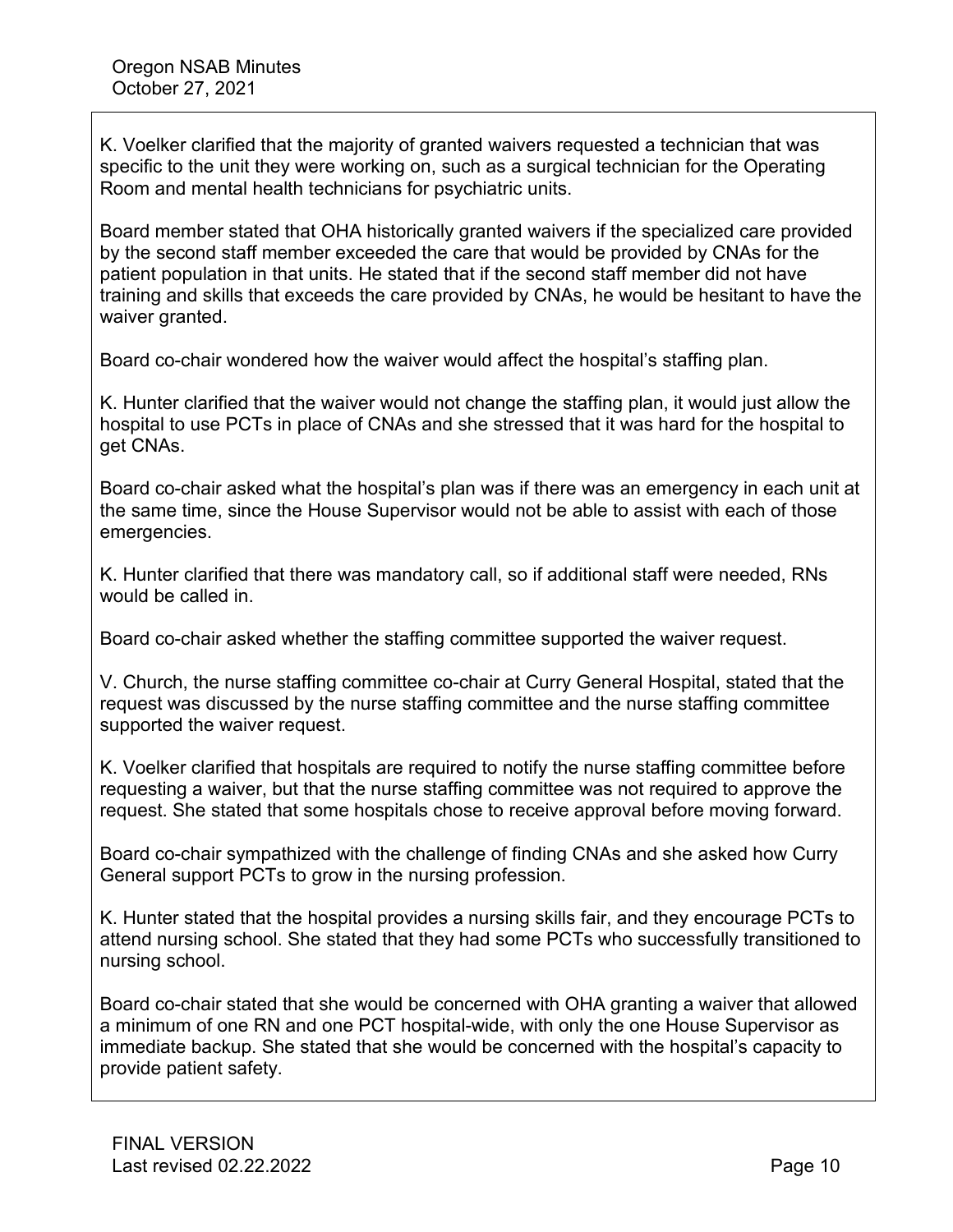A. Davis asked whether she would be more comfortable if there were additional parameters that limited when the waiver could be used.

Board co-chair was uncertain whether this would alleviate her safety concerns.

Board member stated that she was concerned that the waiver would be hospital-wide and that she would be more comfortable if the hospital requested waivers for the specific units so OHA could evaluate whether the alternate plan was appropriate for each unit.

Board member recommended that the hospital withdraw its current request and submit separate requests for each unit it wanted covered under the waiver, with each request specifying why PCTs would be appropriate for the specific units.

K. Voelker thanked the Curry General team for speaking with the board and answering the board's questions.

### **Agenda Item 8** *Break*

Board co-chair called for a five-minute break.

#### **Agenda Item 10** *Proposed statute changes*

A. Davis presented a list of statute changes that had been suggested during previous board meetings and she explained that if there was consensus on proposals without a financial impact, OHA could include those proposals in its housekeeping bill. She asked the board for feedback on the first proposal, which was to change from a triennial to a quadrennial survey cycle. She stated that a quadrennial cycle would allow OHA to more easily balance its nurse staffing workload.

Board member stated that there was a lot of noncompliance in the first survey cycle, but that hospitals seemed to be improving and requiring less POCs. He stated that four years felt like a long time to go without the full nurse staffing survey.

A. Davis stated that although some hospitals were improving, some hospitals were still getting many citations on its Cycle 2 survey.

Board co-chair asked whether OHA would be able to complete the revisit surveys if it switched to a four-year survey cycle.

A. Davis stated that OHA was currently doing the revisit surveys, but a quadrennial survey cycle would make it easier to accomplish the workload in the required timelines and would give the hospital enough time to fully implement systemic hospital-wide changes.

K. Voelker added that OHA was citing fewer deficiencies during the nurse staffing survey, but that it was still too early to determine whether there were fewer POCs to review because hospital have not yet had time to complete through the POC process.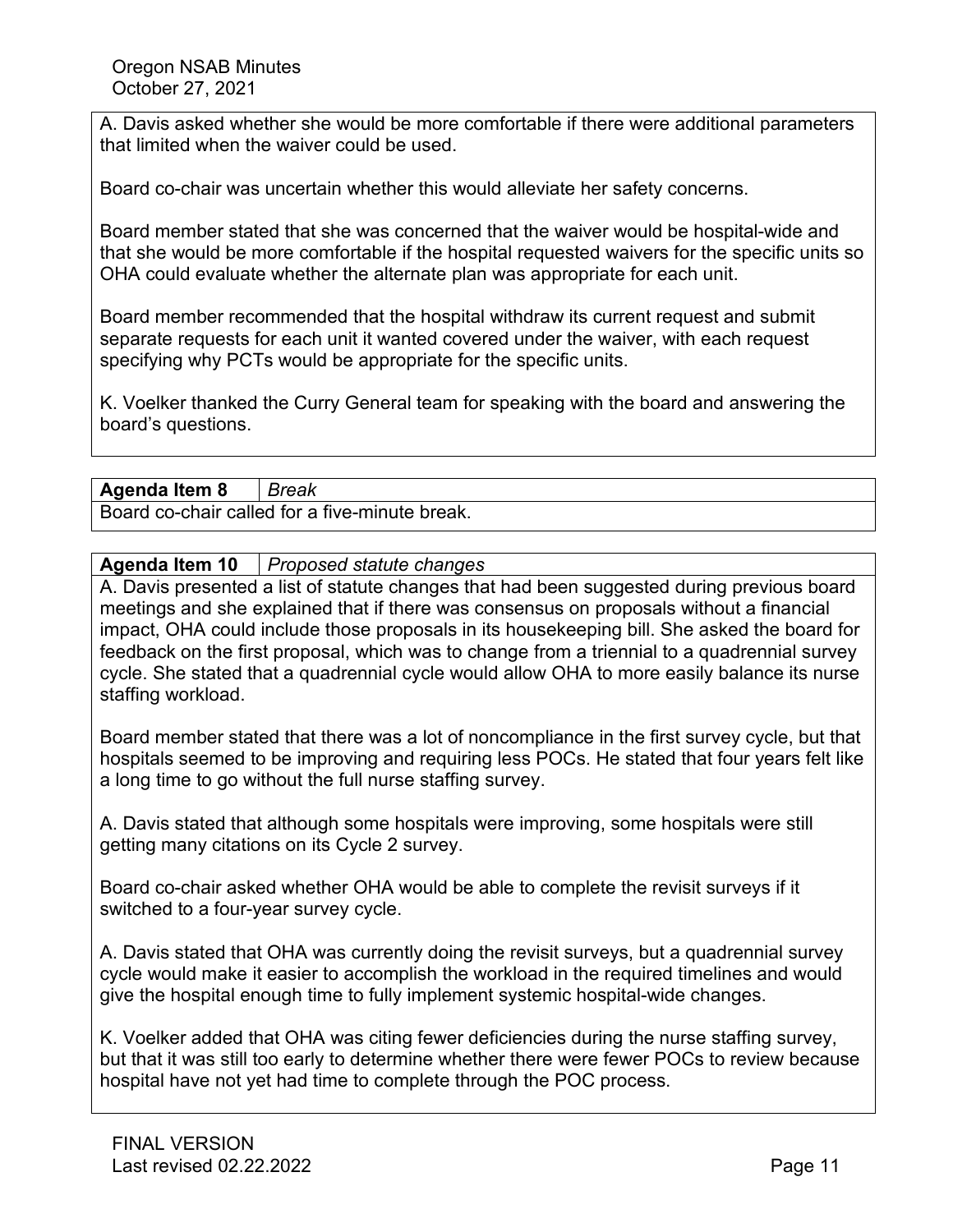Board member wondered if hospitals that were compliant could be put on a less frequent survey cycle and hospitals that were noncompliant would be surveyed more frequently.

Board co-chair noted that if OHA moved to a quadrennial cycle, OHA could return more frequently via revisit surveys for noncompliant hospitals.

Board member shared concerns about switching to a quadrennial cycle, stating that hospitals may not move as quickly to fix systemic noncompliance and would only attempt to fix things enough to pass a revisit survey.

Board co-chair asked how switching to a quadrennial cycle would affect complaint investigations and whether OHA would delay a complaint investigation so that it could be combined with a full nurse staffing survey.

A. Davis stated that OHA would still combine the complaint with a full survey if the hospital was going to be surveyed that same year; otherwise, OHA would complete the complaint investigation as a standalone complaint investigation.

Board member expressed support with switching to a quadrennial survey cycle, since it would provide the hospital with more time to make permanent changes.

There was not consensus among board members on the proposal to switch from a triennial to a quadrennial survey cycle.

A. Davis described the second proposal, which was to allow OHA to conduct remote complaint investigations. She stated that OHA has been conducting remote investigations since August 2020 as part of the pandemic response, and that OHA would like the flexibility to choose whether to conduct an investigation remotely or in-person depending on the nature of the allegations.

Board co-chair supported the proposal and stated that it would save financial resources and surveyor time. Board members agreed.

Board co-chair agreed with her counterpart and stated that in her experience, the remote complaint investigation went smoothly and that OHA surveyors met with the team remotely to address any possible confusion or misinterpretation.

A. Davis stated that remote complaint investigations seemed to last more days but overall, surveyors spent the same total amount of time on the substantive investigation . Doing remote surveys allows the surveyors the opportunity to complete other work while the hospital gathered necessary documents.

Board co-chair called for a vote to determine whether there was consensus for the second proposal.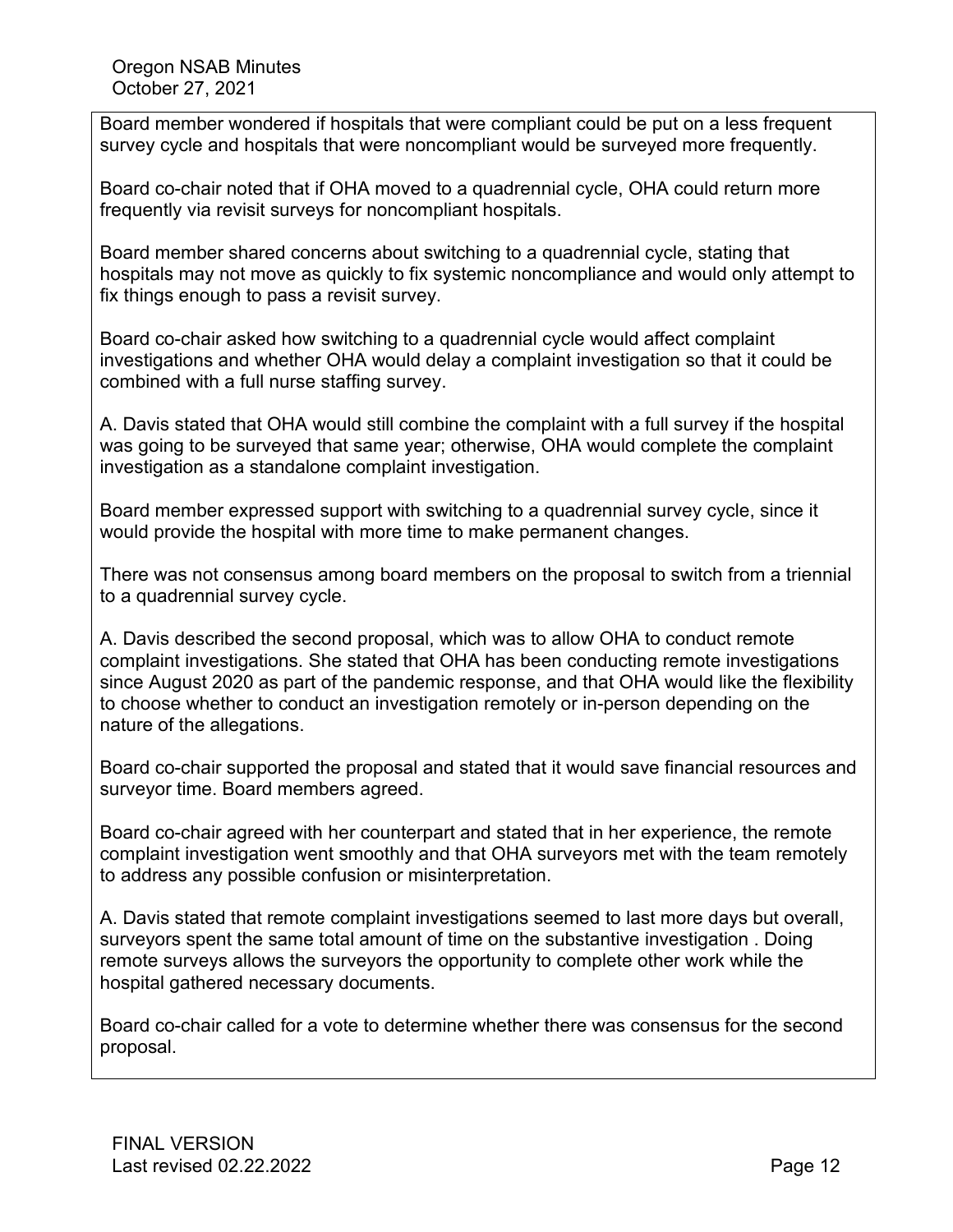K. Voelker stated that a yes vote meant that the member supported a statute change allowing OHA to conduct remote investigations, and a no vote meant that the member did not support this statute change.

All seven board members present voted in support of the proposal l to allow OHA to complete complaint investigations remotely.

A. Davis described the third proposal, which was to allow technicians in procedural areas to count towards minimum number requirements. She explained that hospitals are currently required to have an approved waiver for a technician to count towards minimum numbers because technicians are not nursing staff members. She stated that if technicians in procedural areas were allowed to count towards minimum numbers, they might be nursing staff members for other purposes, such as meal and break and mandatory overtime requirements.

Board co-chair expressed concern about broadening the definition of nursing staff members to include technicians and would want technicians in procedural areas to count as nursing staff members only for the purposes of minimum numbers.

Board member agreed that the statutory change should only allow technicians to count towards minimum numbers and not as nursing staff members in general.

Board co-chair wondered whether they could require the technician to have specific training or certification for the procedural area in which they work.

A. Davis stated that some technicians do not have certification available for their work environments. She stated that they would need to research whether technicians would then count as nursing staff members for all other purposes.

Board co-chair did not support technicians counting as nursing staff members.

Board member asked whether technicians who were required to be CNAs counted as nursing staff members.

A. Davis clarified that technicians who are required to be CNAs as part of their positions are considered nursing staff members. She stated that if someone was a CNA but it was not required as part of their position, they would not count as a nursing staff member.

A. Davis asked for a vote about allowing technicians to count towards minimum numbers in procedural units.

K. Voelker stated that a yes vote demonstrated support for technicians counting towards the minimum number requirements in procedural areas but would not be considered nursing staff members. She stated a no vote meant that they did not support counting technicians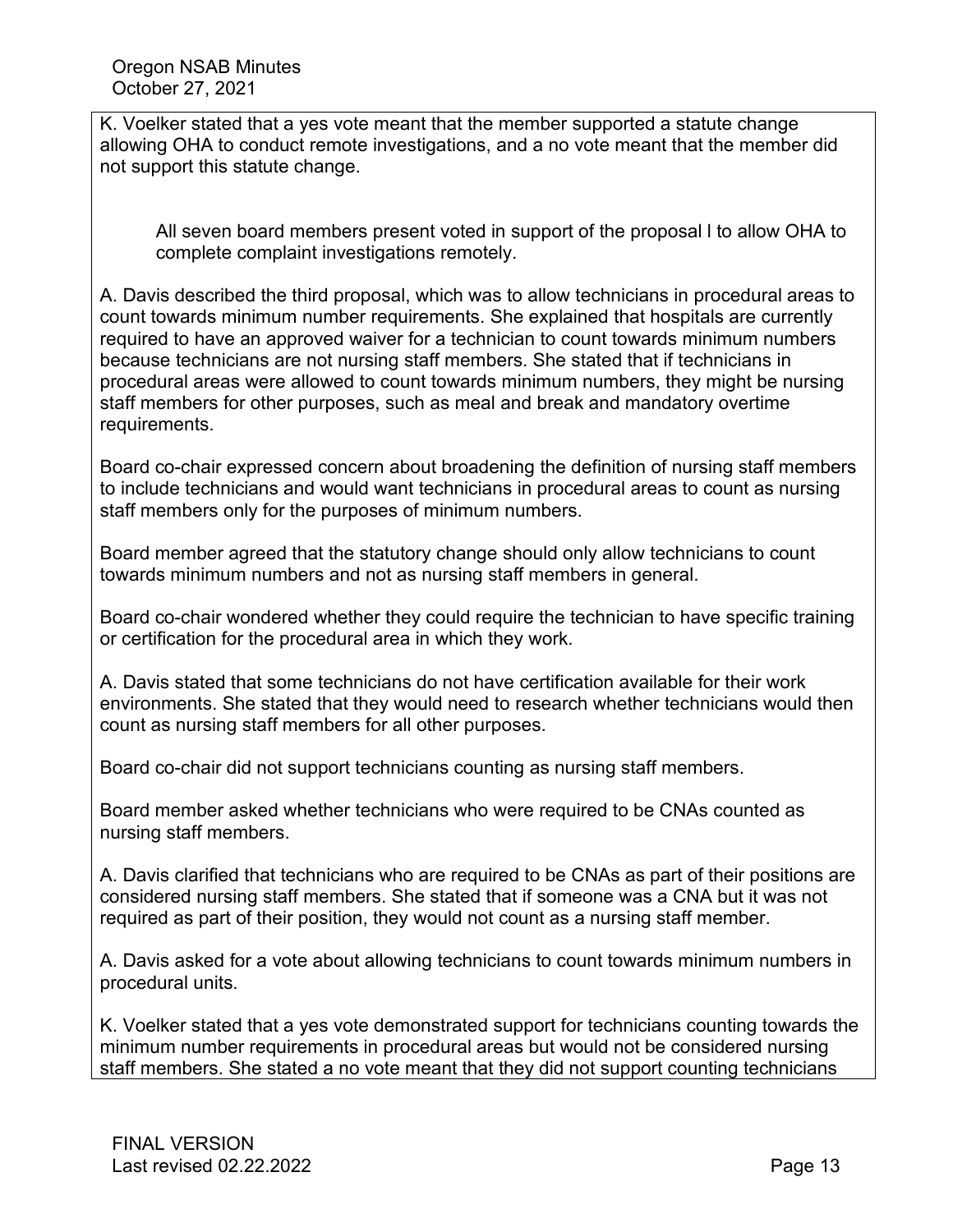towards the minimum number and technicians would not be considered nursing staff members. She stated that this vote was specific to procedural areas.

All seven board members present voted in support of the proposal to allow OHA to count technicians towards minimum number requirements in procedural units, so long as technicians were not otherwise included in nurse staffing requirements.

A. Davis asked for a vote about allowing technicians to count towards minimum number requirements in the Emergency Department.

K. Voelker stated that a yes vote demonstrated support for technicians counting towards the minimum number requirements in procedural areas but would not be considered nursing staff members. She stated a no vote meant that they did not support counting technicians towards the minimum number and technicians would not be considered nursing staff members. She stated that this vote was specific to the Emergency Department.

There was not consensus among board members on the proposal to allow OHA to count technicians towards the minimum number requirements in the Emergency Department. Three members voted in support (B. Merrifield, D. Robinson, and C. Ferrell), three members voted against (S. King, K. Betts, and J. Hernandez), and one member abstained (R. Campbell).

A. Davis thanked the board for their feedback and stated that OHA would take this information forward for consideration for inclusion in a housekeeping bill.

| <b>Action Item(s)</b> | • OHA to review the proposals brought before and voted on by the |
|-----------------------|------------------------------------------------------------------|
|                       | board                                                            |

**Agenda Item 11** *Nurse Staffing Surveyor discusses survey activities* The board welcomed OHA surveyors, K. Thrapp and W. Edwards.

Board member asked for an update on the Cycle 2 surveys and whether the COVID surge was affecting surveys.

W. Edwards explained that the COVID surge had not affected the surveys she had been on, but that OHA was being mindful about which hospitals it was going to during the surge to minimize the burden on hospitals and nurses.

Board member asked whether the staff interviews revealed how nursing staff were doing as it related to staffing during the surge.

W. Edwards stated that she had not received a lot of feedback from direct care staff beyond acknowledgement that the pandemic had been challenging in general.

K. Thrapp agreed that this was also her experience during survey interviews.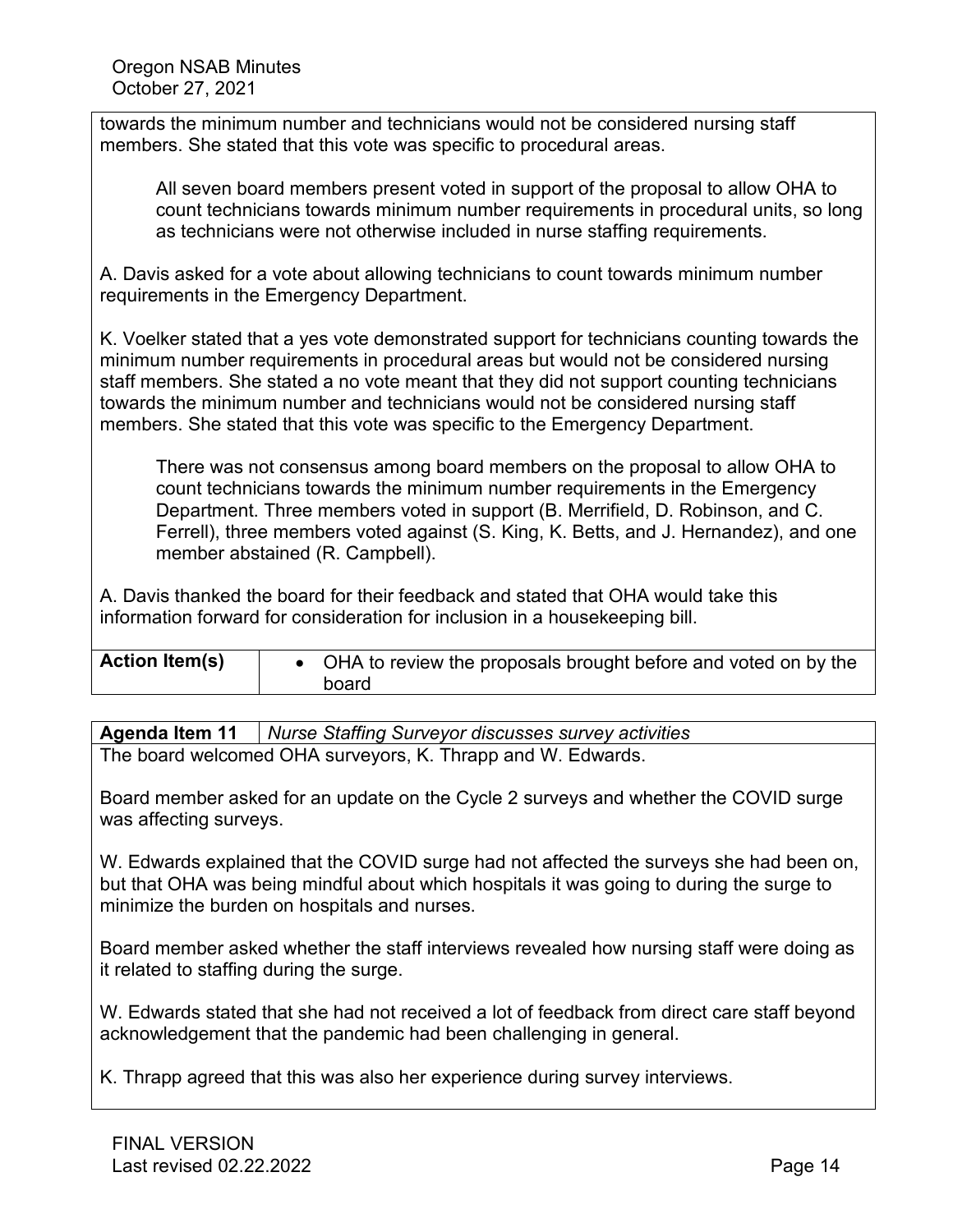Board member asked whether staffing plans were being followed during the pandemic.

K. Thrapp stated that the interviews and questionnaires reflected greater compliance with nurse staffing plans, and also providing clear indications of issues requiring additional review. Because of these changes she can spend the time on the areas that need additional review rather than reviewing all areas.

Board co-chair expressed concern with the survey process since she had been hearing that there was less compliance with nurse staffing plans during the pandemic.

K. Thrapp explained that OHA had conducted relatively few surveys and that there may be some situations she had not seen yet. She stated that there had been very few situations that required her to look further at whether the unit met its minimum numbers on specified shifts.

Board co-chair asked who surveyors interviewed to gather that information.

K. Thrapp stated that the onsite unit interviews were conducted with direct care staff.

Board co-chair shared concern about using minimum numbers terminology since there was often confusion about what was meant by minimum numbers.

K. Voelker noted that she had shadowed the surveyors and noticed that they completed thorough interviews and gathered additional information from the unit's nurse manager and direct care unit representative. She stated that if the surveyors found anything that was inconsistent between the information they gathered, they would do a more thorough review.

W. Edwards agreed that this was their process and that during onsite unit interviews, if the direct care staff member was having difficulty articulating what the unit's plan was, it usually prompted them to look more thoroughly to see if the plan was complete and clear.

K. Thrapp agreed that this was also her experience during surveys.

Board member asked who the surveyors chose to interview and whether they would interview contracted staff.

K. Thrapp explained that they interviewed direct care staff who were knowledgeable about the unit and the unit's practices. She stated that they tried to interview the unit's direct care representative on the nurse staffing committee, but if this person was not available, they might interview a charge nurse or someone else who had worked on that unit for a while. She stated that they generally did not interview contracted staff, but that she did so at one CAH because that was the only RN on that unit.

K. Voelker added that earlier in the year, OHA hosted a webinar to address the new tools and how surveyors selected direct care staff to interview. She stated that the webinar